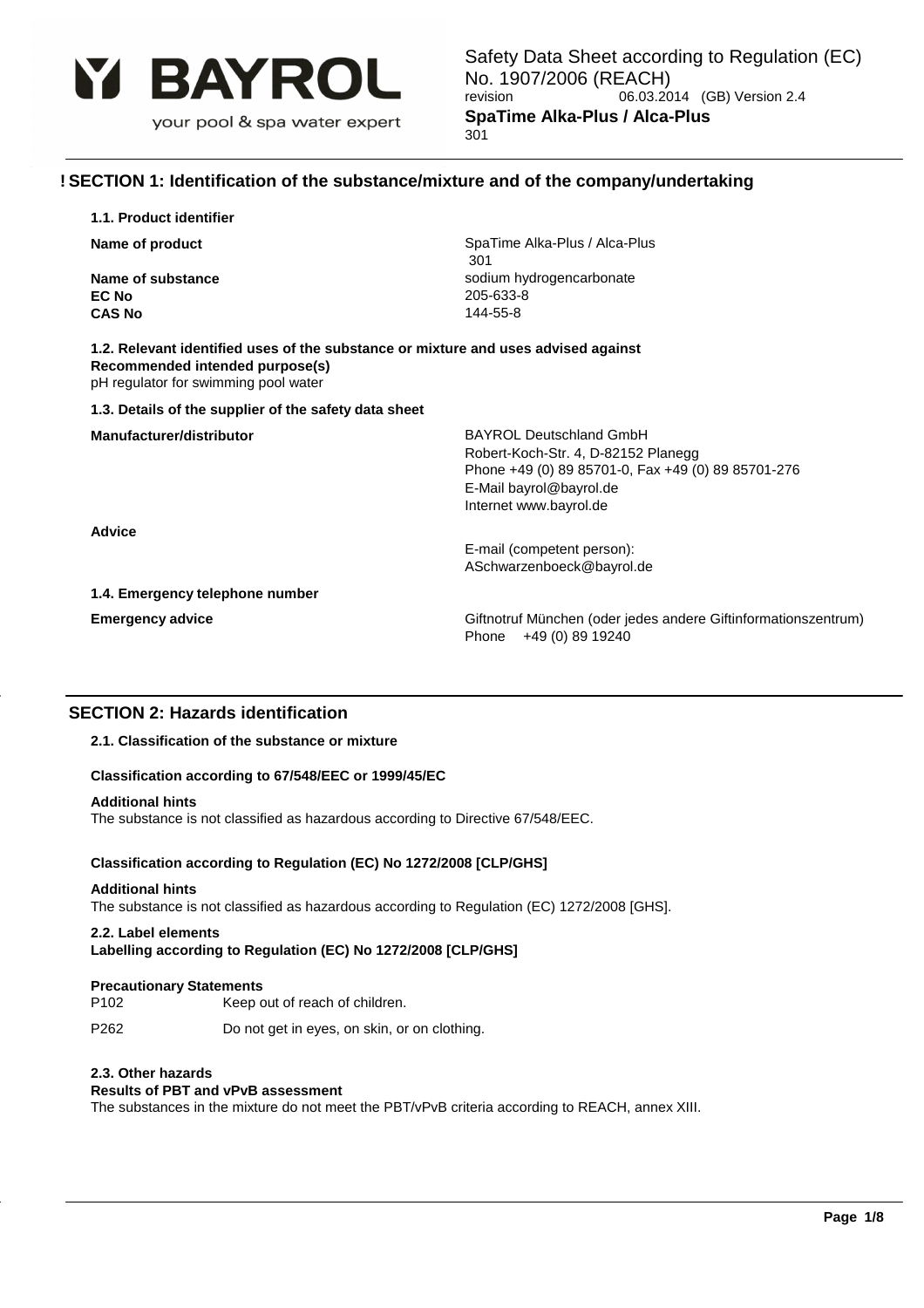

# **SECTION 3: Composition/ information on ingredients**

**3.1. Substances**

**CAS No 144-55-8 sodium hydrogencarbonate** EC No 205-633-8

**3.2. Mixtures** not applicable

# **SECTION 4: First aid measures**

# **4.1. Description of first aid measures**

**General information**

Remove contaminated soaked clothing immediately. In the event of persistent symptoms receive medical treatment.

### **In case of inhalation**

Remove the casualty into fresh air and keep him immobile.

#### **In case of skin contact**

In case of contact with skin wash off with water.

# **In case of eye contact**

Eye rinsing with water carefully while protecting unhurt eye. Refer to medical treatment.

# **In case of ingestion**

Do not induce vomiting. Rinse out mouth and give plenty of water to drink.

# **4.2. Most important symptoms and effects, both acute and delayed**

No information available.

#### **4.3. Indication of any immediate medical attention and special treatment needed Treatment (Advice to doctor)**

Treat symptoms.

# **SECTION 5: Firefighting measures**

# **5.1. Extinguishing media**

#### **Suitable extinguishing media**

Product does not burn, fire-extinguishing activities according to surrounding. Water spray jet

# **5.2. Special hazards arising from the substance or mixture**

No information available.

# **5.3. Advice for firefighters**

**Special protective equipment for fire-fighters** Use breathing apparatus with independent air supply. Wear full protective clothing.

# **Additional information**

Cool endangered containers with water spray jet. Fire residues and contaminated firefighting water must be disposed of in accordance with the local regulations.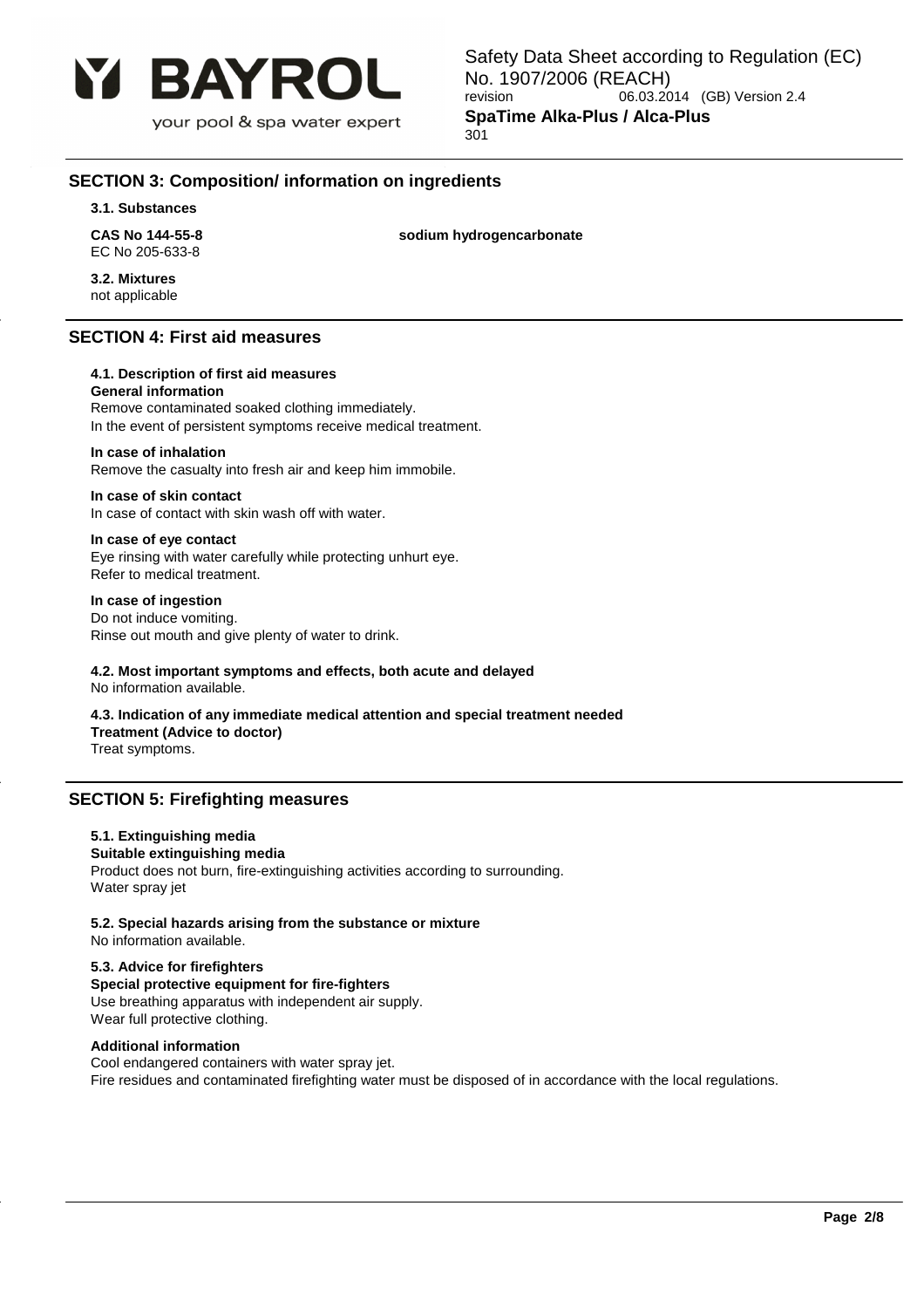

# **SECTION 6: Accidental release measures**

**6.1. Personal precautions, protective equipment and emergency procedures** No information available.

#### **For non-emergency personnel**

Avoid dust formation. Use personal protective clothing.

### **6.2. Environmental precautions**

Do not discharge into surface waters/groundwater.

#### **6.3. Methods and material for containment and cleaning up**

Flush away residues with water. Take up mechanically.

### **6.4. Reference to other sections**

Safe handling: see section 7 Disposal: see section 13 Personal protection equipment: see section 8 Emergency telephone number: see section 1

# **SECTION 7: Handling and storage**

#### **7.1. Precautions for safe handling Advice on safe handling**

Avoid the formation and deposition of dust.

# **General protective measures**

Avoid contact with eyes and skin Do not inhale dust.

#### **Hygiene measures**

Do not eat or drink when working. Keep away from food and drink. Wash hands before breaks and after work.

#### **Advice on protection against fire and explosion**

The product is not combustible. No special measures necessary.

**7.2. Conditions for safe storage, including any incompatibilities Requirements for storage rooms and vessels** Keep only in original container.

#### **Advice on storage compatibility**

Do not store together with animal feedstuffs. Do not store together with food.

# **Further information on storage conditions**

Storage: dry Protect from atmospheric moisture and water

**Information on storage stability** Storage time: 5 years.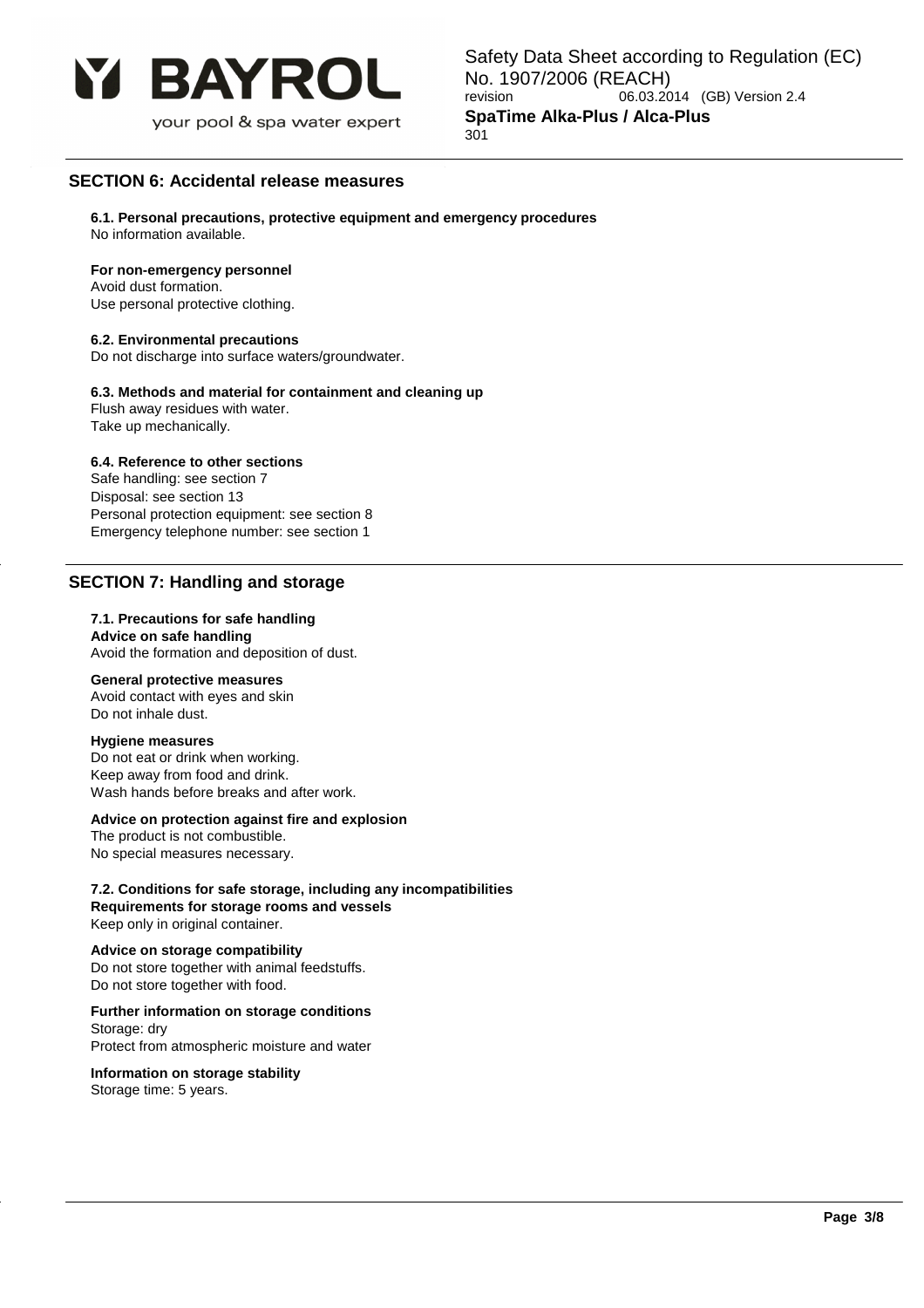

### **7.3. Specific end use(s) Recommendation(s) for intended use** See section 1.2

# **SECTION 8: Exposure controls/personal protection**

#### **8.1. Control parameters** No information available.

**8.2. Exposure controls Respiratory protection** In case of dust formation wear micro dust mask.

#### **Hand protection** Protective gloves

**Eye protection** tightly fitting goggles

# **SECTION 9: Physical and chemical properties**

| 9.1. Information on basic physical and chemical properties<br>Appearance<br>powder |                           | <b>Colour</b><br>white |          | <b>Odour</b><br>odourless |        |
|------------------------------------------------------------------------------------|---------------------------|------------------------|----------|---------------------------|--------|
| <b>Odour threshold</b><br>No information available.                                |                           |                        |          |                           |        |
| Important health, safety and environmental information                             |                           |                        |          |                           |        |
|                                                                                    | Value                     | Temperature            | at       | Method                    | Remark |
| pH value                                                                           | ca. 8                     | $25 \text{ C}$         | $10$ g/l |                           |        |
| <b>Boiling temperature /</b><br>boiling range                                      | No information available. |                        |          |                           |        |
| <b>Melting point / Freezing</b><br>point                                           | No information available. |                        |          |                           |        |
| <b>Flash point</b>                                                                 | not<br>applicable         |                        |          |                           |        |

**Vapourisation rate** No information available.

**Flammable (solid)** No information available. **Flammability (gas)** No information available.

**Ignition temperature** No information available.

**Self ignition temperature** No information available.

**Lower explosion limit** No information available.

**Upper explosion limit** No information available.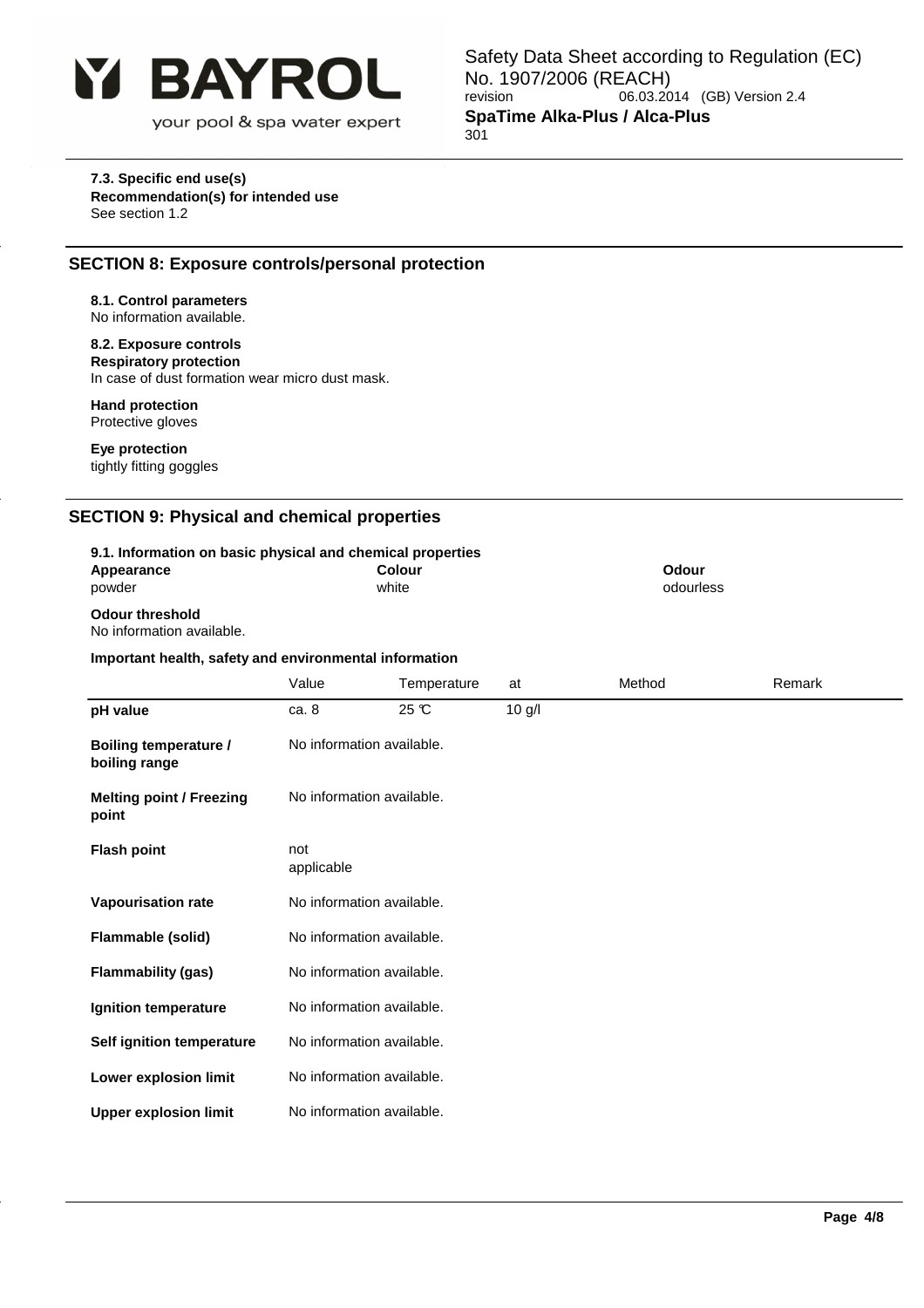

Safety Data Sheet according to Regulation (EC) No. 1907/2006 (REACH)<br>revision 06.03.20 06.03.2014 (GB) Version 2.4 **SpaTime Alka-Plus / Alca-Plus**

301

|                                                          | Value                     | Temperature               | at | Method | Remark |  |
|----------------------------------------------------------|---------------------------|---------------------------|----|--------|--------|--|
| Vapour pressure                                          | No information available. |                           |    |        |        |  |
| <b>Relative density</b>                                  | No information available. |                           |    |        |        |  |
| <b>Bulk density</b>                                      | 980 kg/m3                 |                           |    |        |        |  |
| <b>Vapour density</b>                                    | No information available. |                           |    |        |        |  |
| Solubility in water                                      | 95 g/l                    | $20 \text{ C}$            |    |        |        |  |
| Solubility/other                                         |                           | No information available. |    |        |        |  |
| Partition coefficient n-<br>octanol/water (log P O/W)    | No information available. |                           |    |        |        |  |
| Decomposition<br>temperature                             | No information available. |                           |    |        |        |  |
| <b>Viscosity</b>                                         | No information available. |                           |    |        |        |  |
| <b>Oxidising properties</b><br>No information available. |                           |                           |    |        |        |  |
| <b>Explosive properties</b><br>No information available. |                           |                           |    |        |        |  |
| 9.2. Other information<br>No information available.      |                           |                           |    |        |        |  |

# **SECTION 10: Stability and reactivity**

#### **10.1. Reactivity** Reactions with acids.

# **10.2. Chemical stability**

No information available.

# **10.3. Possibility of hazardous reactions**

No hazardous reactions known.

#### **10.4. Conditions to avoid** No information available.

**10.5. Incompatible materials Materials to avoid** Acid

# **10.6. Hazardous decomposition products**

# **Thermal decomposition**

Remark No decomposition if used as directed.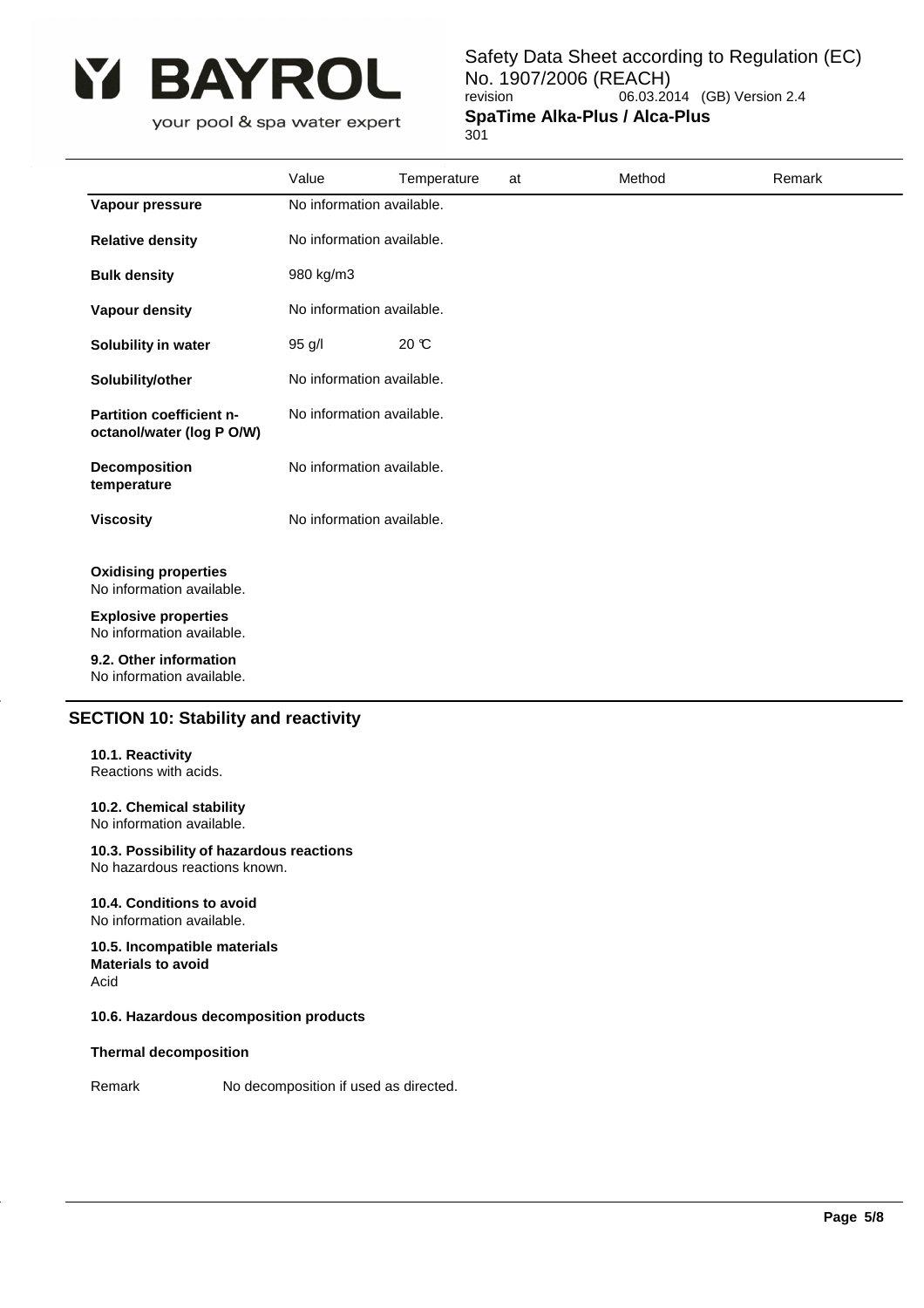

# **SECTION 11: Toxicological information**

#### **11.1. Information on toxicological effects**

### **Acute toxicity/Irritability/Sensitization**

|                          | Value/Validation | <b>Species</b> | Method | Remark |
|--------------------------|------------------|----------------|--------|--------|
| LD50 acute oral          | > 4000 mg/kg     | rat            |        |        |
| LC50 acute<br>inhalation | $> 4,74$ mg/l () | rat            |        |        |

#### **Subacute Toxicity - Carcinogenicity**

|                                         | Value             | <b>Species</b> | Method | Validation |
|-----------------------------------------|-------------------|----------------|--------|------------|
| <b>Mutagenicity</b>                     | No data available |                |        |            |
| <b>Reproduction-</b><br><b>Toxicity</b> | No data available |                |        |            |
| Carcinogenicity                         | No data available |                |        |            |

# **SECTION 12: Ecological information**

### **12.1. Toxicity**

#### **Ecotoxicological effects**

|             | Value                 | <b>Species</b>         | Method | Validation |
|-------------|-----------------------|------------------------|--------|------------|
| <b>Fish</b> | LC50 7100 g/m3 (96 h) | Lepomis<br>macrochirus |        |            |
| Daphnia     | EC50 4100 g/m3 (48 h) | Daphnia magna          |        |            |

### **12.2. Persistence and degradability**

**Biological** 

**degradability** Inorganic product, cannot be eliminated from the water by biological purification processes.

#### **12.3. Bioaccumulative potential**

No information available.

### **12.4. Mobility in soil**

No information available.

#### **12.5. Results of PBT and vPvB assessment**

The substances in the mixture do not meet the PBT/vPvB criteria according to REACH, annex XIII.

# **12.6. Other adverse effects**

No information available.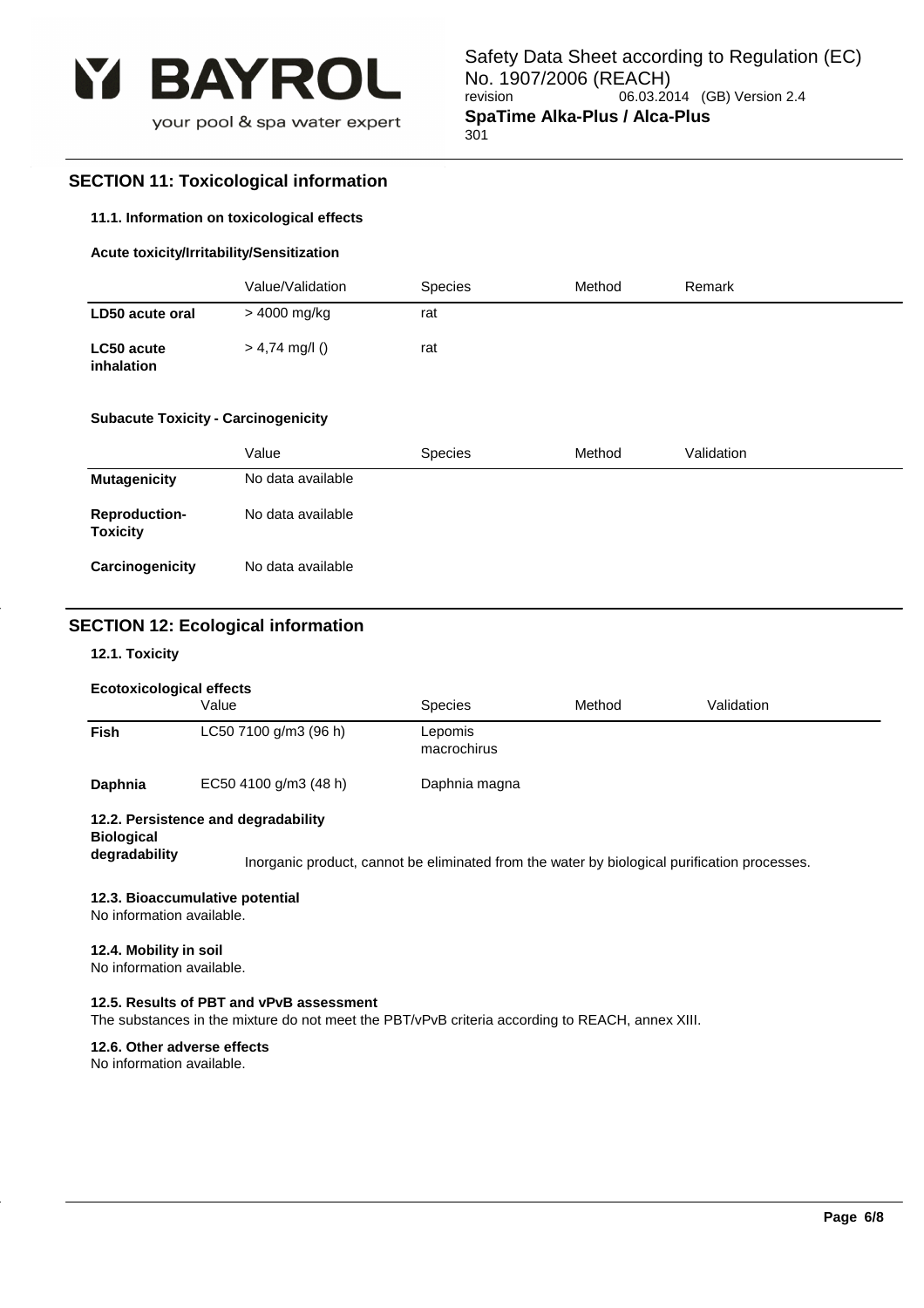

# **SECTION 13: Disposal considerations**

### **13.1. Waste treatment methods**

#### **Recommendations for the product**

Remove in accordance with local official regulations.

There are no harmonised regulations on the disposal of chemicals in the member states of the EU. In Germany the Recycling and Waste Management Act (KrWG) stipulates recycling as a requirement.

#### **Recommendations for packaging**

Uncontaminated packaging may be taken for recycling.

# **Recommended cleansing agent**

**Water** 

# **SECTION 14: Transport information**

|                                     | <b>ADR/RID</b>           | <b>IMDG</b>              | <b>IATA-DGR</b>          |
|-------------------------------------|--------------------------|--------------------------|--------------------------|
| 14.1. UN number                     | $\overline{\phantom{0}}$ | $\overline{\phantom{0}}$ | $\overline{\phantom{0}}$ |
| 14.2. UN proper shipping<br>name    | $\overline{\phantom{a}}$ | ٠                        | ۰                        |
| 14.3. Transport hazard<br>class(es) | $\overline{\phantom{0}}$ | $\overline{\phantom{a}}$ | $\overline{\phantom{0}}$ |
| 14.4. Packing group                 | ۰                        | $\blacksquare$           | $\overline{\phantom{0}}$ |
| 14.5. Environmental hazards -       |                          | $\overline{\phantom{a}}$ | $\overline{\phantom{0}}$ |

#### **14.6. Special precautions for user**

No information available.

#### **14.7. Transport in bulk according to Annex II of MARPOL 73/78 and the IBC Code** No information available.

#### **Transport/further information**

No dangerous goods as defined by the transport regulations - ADR/RID, IMDG, ICAO/IATA-DGR.

# **SECTION 15: Regulatory information**

#### **15.1. Safety, health and environmental regulations/legislation specific for the substance or mixture** No information available.

#### **15.2. Chemical Safety Assessment**

For this substance a chemical safety assessment has not been carried out.

# **SECTION 16: Other information**

#### **Recommended uses and restrictions**

National and local regulations concerning chemicals shall be observed.

#### **Further information**

Refer to product information paper.

The information contained herein is based on the state of our knowledge. It characterizes the product with regard to the appropriate safety precautions. It does not represent a guarantee of the properties of the product.

Indication of changes: "!" = Data changed compared with the previous version. Previous version: 2.3